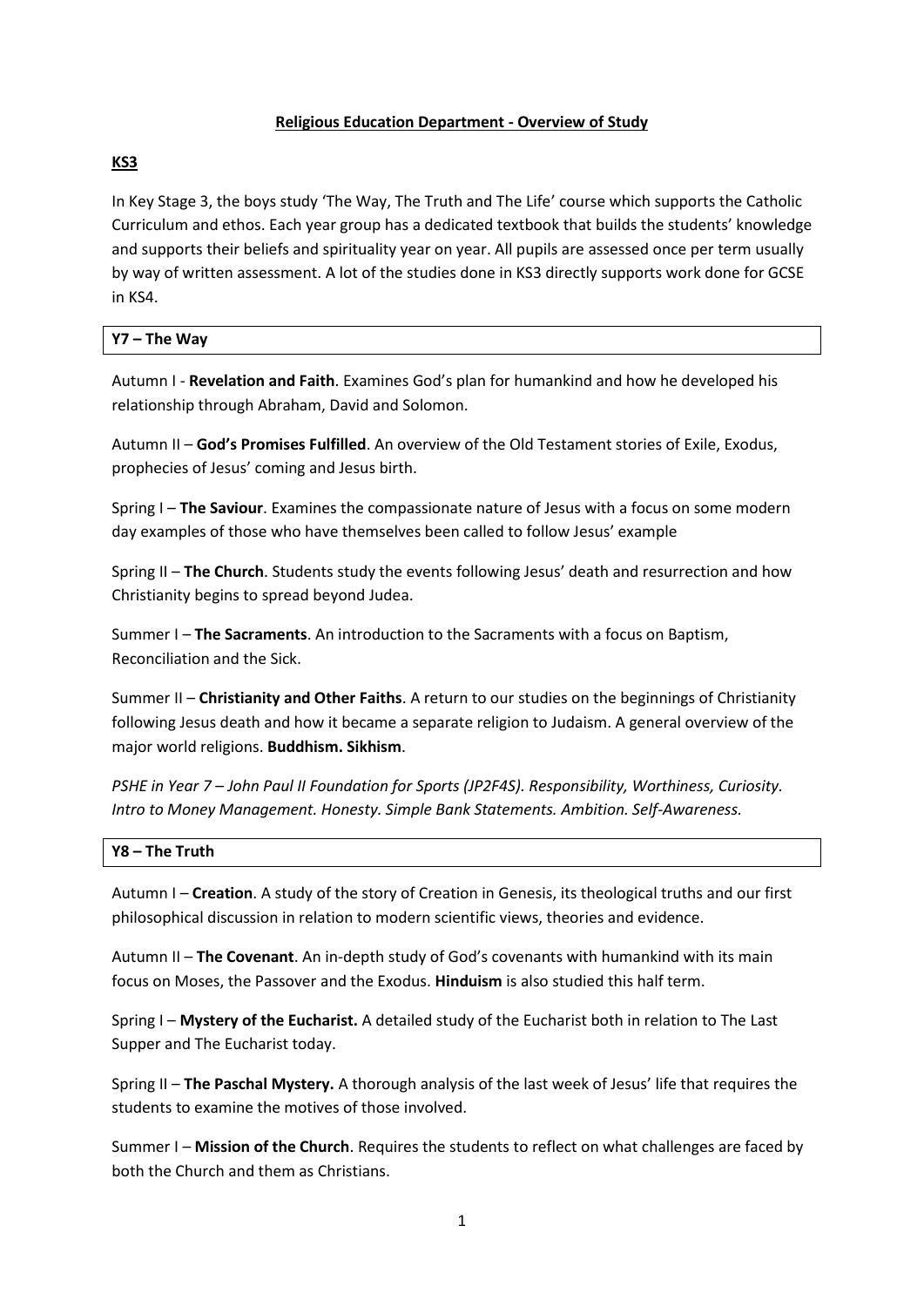Summer II – **The Church in Britain.** Studies Christianity in Britain from its arrival shortly after Jesus' death up to The Reformation in Britain. **Islam** is also studied this half term.

*PSHE in Year 8 – John Paul II Foundation for Sports (JP2F4S). History of Money. Mobile Contracts. Recycling. Moral Courage. British Justice System. Perseverance. Zest. Pensions.*

### **Y9 – The Life**

Autumn I – **Spiritual Quest.** Focuses on our relationship with God through a study of The Trinity, the problem of suffering and death, judgement, Heaven and Hell.

Autumn II – **The Gospels.** A study of the four Gospels from a historical, spiritual and theological perspective.

Spring I – **Life in the Spirit.** A further examination of our relationship with God building on previous studies with a focus on young people with the Church and the Sacrament of Confirmation.

Spring II – **God's Call.** Through a study of vocation, with emphasis on the Sacraments of Marriage and Holy Orders, students reflect on how God calls us all as individuals.

*PSHE in Year 9 – Political Engagement. Bank Accounts. GCSE Study Skills and Extended Essay Writing. Fake News in Media. Body Image.*

All students in Year 9 start the GCSE RE course after Easter to give them a good start and ensure that there is enough time to cover the course content and leave time for revision and practicing exam questions throughout the course as well as at the end.

## **GCSE Component 3: Judaism: Beliefs and Teachings; Judaism: Practices**

Summer Term I – **Judaism: Beliefs and Teachings.** Following and introduction, we examine the nature of God, the Messiah, covenant, life on earth and the afterlife.

Summer term II – **Judaism: Practices.** Examines worship, the synagogue, rituals and festivals. Revision and Year 9 Exam.

#### **KS4**

All boys in the school study RE to GCSE and sit three exams at the end of Y11. The course is comprised of three separate components. Component 3: Judaism is covered in Year 9, Component 1: Origins and Meaning and Good and Evil is covered in Year 10 and Component 2: Life and Death and Sin and Forgiveness are covered in Year 11. All students are assessed each term either by classroom assessment based on part of an exam paper or a full exam paper as part of the grade indicator exams.

#### **Y10 – GCSE Component 1: Origins and Meaning; Good and Evil**

Autumn I – **Origins and Meaning.** Examines Catholic beliefs about the origins and meaning of life, the sanctity of life and creation.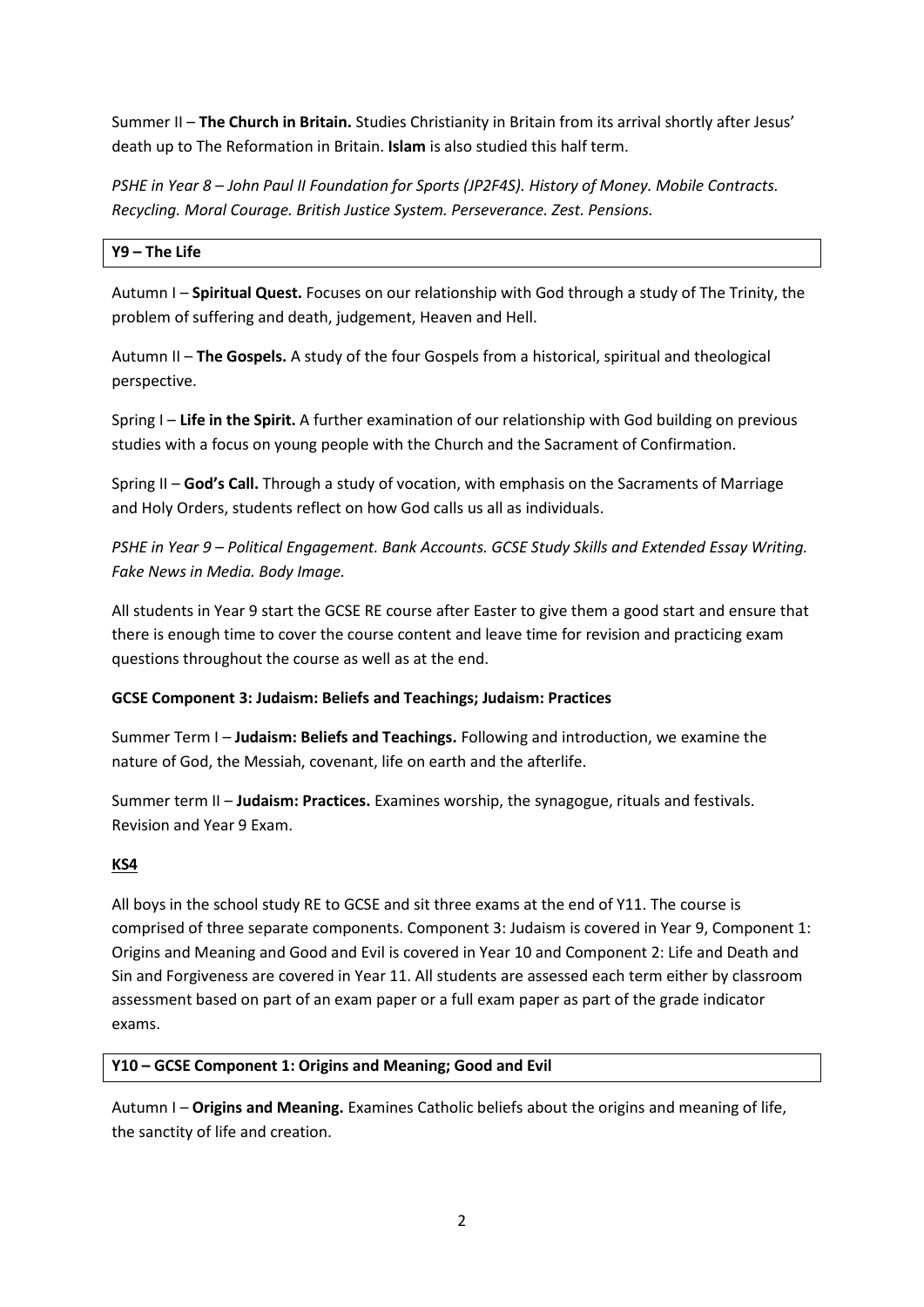Autumn II – **Origins and Meaning.** Examines the Bible, painting and expressing beliefs through art, symbolism and loving and serving in Catholic communities.

Spring I – **Good and Evil.** Examines good, evil and suffering, the Trinity, incarnation and Jesus and moral authority.

Spring II – **Good and Evil.** Examines sculpture and statuary, popular devotion as practices in Catholic communities in Britain and elsewhere.

Summer Term I – **Life and Death.** Examines death and the afterlife, Catholic beliefs about life after death and beliefs about eschatology (heaven, purgatory and hell) and resurrection.

Summer term II – **Revision and Year 10 exam.** Evaluation, Feedback, Intervention and Improvement

#### **Y11 – GCSE Component 2: Life and Death; Sin and Forgiveness**

Autumn I – **Life and Death.** Examines the magisterium, artefacts, music and the funeral rite and prayer within Catholic communities.

Autumn II –**Sin and Forgiveness.** Examines crime and punishment, redemption and the Church.

Spring I – **Sin and Forgiveness**. Examines church buildings, the sacraments, mission and evangelisation

Spring II – **Revision**

Summer term I – **Revision and three GCSE RE Examinations**

---------------------------------------------------------------------------------------------------------------------------------

## **Religious Education Department**

**Aims** – The Religious Education and Chaplaincy Department's Mission is a unique one. Our aim is to facilitate the pupils on a fourfold journey. Hence we combine the academic, the spiritual, the ethical and the philosophical. The process utilises the unique relationship between school, home, parish and the worldwide community of the Church. Through our RE lessons and Home Learning Projects, pupils are inspired by new knowledge, excited by faith and challenged to become critical thinkers. They will develop their skills in being open-minded and developing empathy which is much needed in our very multicultural society. Pupils are challenged to reflect and find their own views in an all-inclusive and supportive environment.

**Inclusion** – Resources are differentiated as much as possible for the varying needs of students. The RE department has high expectations for all pupils. We seek to stretch the more able but to challenge the less able also with all encouraged to develop a growth mindset. Appropriate assessments are essential to setting realistic and ambitious targets which will enable all pupils to fulfil their true potential. As such, we take account of all issues in relation to equality of opportunity, thus ensuring that there are no barriers to pupil achievement. The SEN Code of Practice is fully adhered to so that all pupils can gain full and equal advantage of every opportunity afforded through studies in RE.

Language and Literacy – Many of the skills used in RE are similar to those used in English, reading, writing, comprehension, oral expression etc. Hence RE is aligned with English across academic groups. By reading biblical texts and stories that are often already familiar to them, students are often able to engage more readily with literacy tasks. All are encouraged to read out loud in the class and participate in